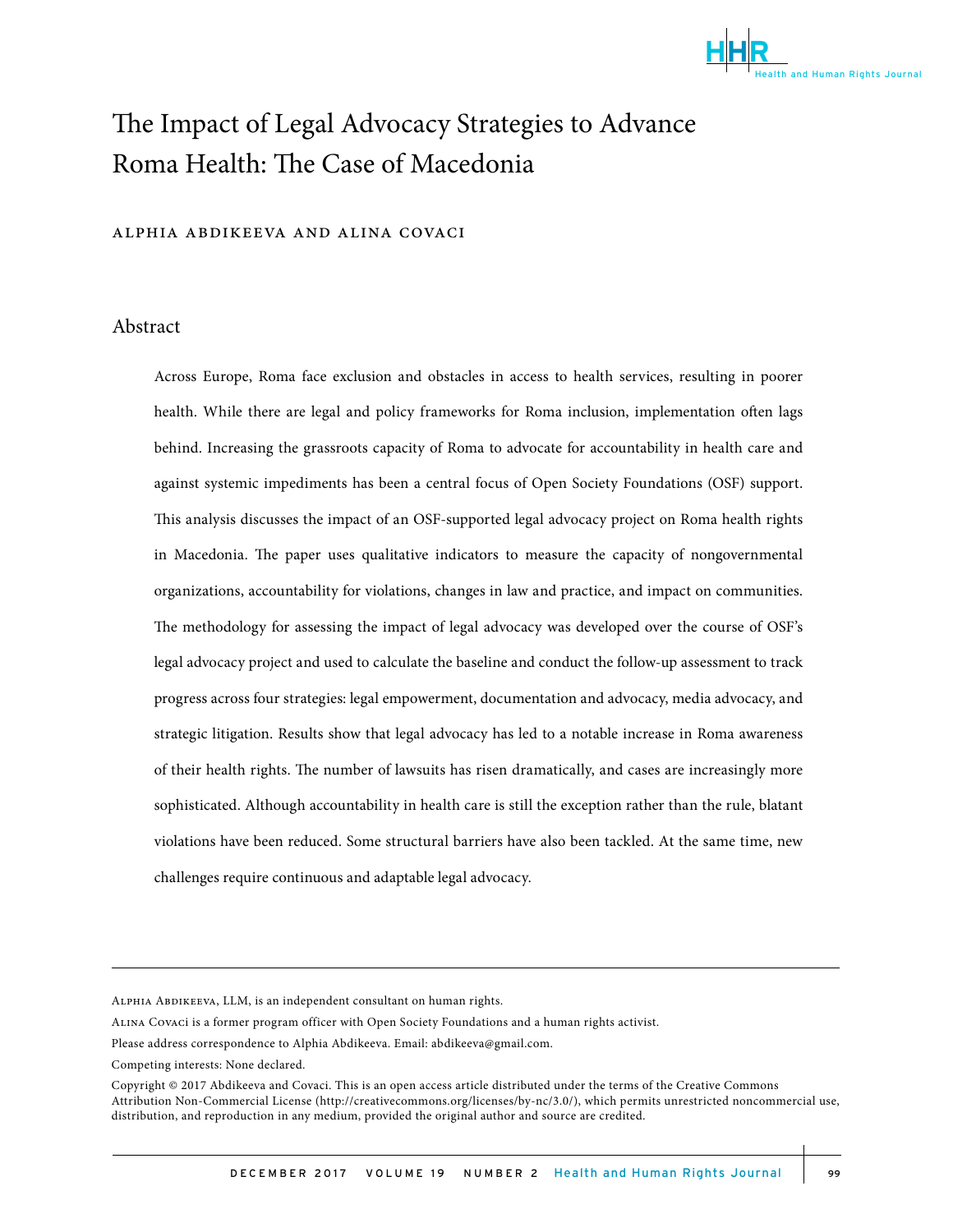# Introduction

The poor state of health in Roma communities is prevalent—and ignored—across Europe. Some Roma are completely excluded from health care, while most face hostility and discrimination within health care settings. Improving the overall health of Roma communities requires addressing a host of underlying factors, some of which have already been recognized in domestic and international initiatives. For instance, the European Union—to which several Southern and Eastern European countries continue to aspire to join—attends closely to the situation of Roma, devoting a special section of the European Commission's annual progress report to Roma rights in European Union accession candidate countries.

However, more work is required to breathe life into formal regulations and policies on Roma in order to see meaningful improvements in their health. While regional nongovernmental organizations (NGOs) have been working diligently on human rights issues as they pertain to Roma populations, they tend not to focus directly on health, and their resources are often insufficient to sustain legal advocacy for the benefit of Roma.

The past two decades have also witnessed unprecedented attention to systemic abuses of Roma rights. In order to build on this momentum, Open Society Foundations (OSF), through its Public Health Program, has supported legal advocacy for Roma health rights by Roma-centered NGOs. This paper explores the impact of OSF-supported legal strategies, outlining the current state of legal advocacy for Roma health rights in Macedonia.

# Methodology

This paper uses the methodology developed in the course of the OSF initiative. In 2010, two OSF programs—the Law and Health Initiative and the Roma Health Project—commissioned a needs assessment in several focus countries, which included Macedonia, in order to guide grant making and capacity building for the advancement of Roma rights. The assessment tailored existing initiatives on Roma human rights to a health care context and consisted of a survey of NGO needs and donor engagement opportunities. As a result of that assessment, OSF identified two guiding objectives for future initiatives: (1) increased accountability for violations of Roma rights in health care settings, and (2) a resolution of systemic impediments to Roma access to health care. Attached to each of these objectives were concrete implementation strategies.

The initial (baseline) evaluation of 2012 took "snapshots" of the situation on the ground prior to the launch of the NGO initiatives, to establish a point of reference for subsequent evaluations.<sup>1</sup> A follow-up assessment in 2015 then recorded the changes that had occurred and explored the extent to which those changes could be attributed to legal advocacy interventions.

Given the lack of official statistics and other current, comparable, and reliable quantitative data, which is broadly recognized as one of the challenges in assessing the state of Roma health rights in the region, the methodology deploys a set of qualitative indicators to measure the impact of NGOs' legal advocacy initiatives (see Table 1). Specifically, it assesses impact in four categories: legal empowerment, human rights documentation and advocacy, media advocacy, and strategic litigation. The assessment is conducted on four levels: NGO capacity, accountability for violations, changes in law and practice, and effects on Roma communities.

The present analysis relies on various sources, including the following: written questionnaires and surveys that collected responses from Roma-centered NGOs in Macedonia to the questions in the methodology grid (Table 1) at the beginning of the initiative and then again after three years of implementation; semi-structured interviews conducted during two rounds of field visits with Roma community leaders, Roma health mediators, Roma paralegals, health professionals, and other key stakeholders; information gleaned from OSF grantees' annual implementation reports and publications; and secondary sources on the socioeconomic factors underlying poor health in Roma communities and rights violations against Roma in health settings.

OSF is the principal donor for legal advoca-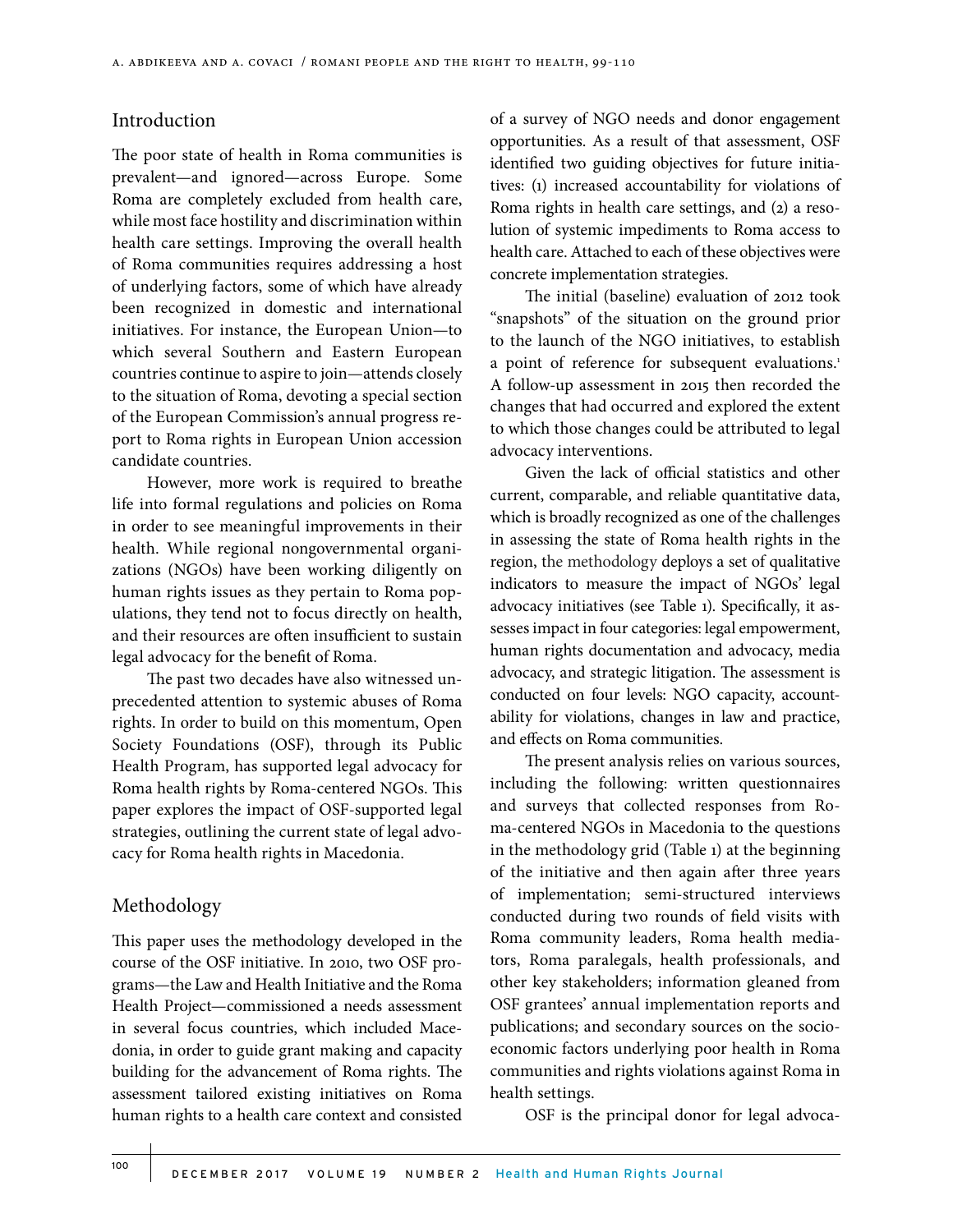cy specifically focused on Roma health rights in Europe. This makes it easier to trace and attribute emergent changes in the field of health rights advocacy to OSF-supported NGO interventions. However, because Roma health is informed by multiple determinants—including access to documentation, insurance, housing, employment, and education—changes in access to health services among Roma populations may sometimes be byproducts of other initiatives addressing such factors. We take this into consideration when assessing the impact of the initiative.

We selected Macedonia as the case study for this paper because it was the country where the most systematic support was provided to build the capacity of Roma rights NGOs and where a substantial number of activities were carried out within the framework of the project. The Macedonian case thus offers empirical evidence of the concrete impact of legal advocacy strategies on Roma access to health care.

# Background

# *Roma health in Europe*

There is a body of research devoted to analyzing the status of Roma communities' health in Europe.

Studies have consistently found that Roma health is worse than the health of the majority populations or other ethnic minority groups. Estimated life expectancy for Roma is consistently lower—in some cases up to ten years less—than corresponding national averages. Infant mortality among Roma is estimated to exceed national averages by several percentage points.2 Roma are less likely to be covered by health insurance.<sup>3</sup> Roma do not appear to enjoy preventive health care on equal footing with non-Roma and instead are more likely to rely on emergency services.4

Scholars and advocates identify inadequate living conditions, poverty, limited education, and pervasive discrimination against Roma by health care professionals and the public as the key reasons for the poor health of Roma.<sup>5</sup>

The lack of accountability for rights abuses due to a low awareness among Roma of their rights vis-à-vis the health system—means that neither systematic nor individual rights violations are challenged, despite legal and policy reforms over recent decades aimed at ameliorating the situation of Roma in Europe.6 Accordingly, the legal empowerment of Roma communities at the grassroots level appears to be a key variable to break the impasse.

| ADVOCACY AREA /<br><b>INDICATORS</b>  | Legal empowerment                                                                            | Documentation and<br>advocacy                                                                 | Media advocacy                                                                                                                              | Strategic litigation                                                                         |
|---------------------------------------|----------------------------------------------------------------------------------------------|-----------------------------------------------------------------------------------------------|---------------------------------------------------------------------------------------------------------------------------------------------|----------------------------------------------------------------------------------------------|
| Level I: NGO capacity                 | Can NGOs educate and<br>empower Roma on health<br>rights?                                    | Can NGOs document<br>health rights violations and<br>draw on them in their legal<br>advocacy? | Do NGOs integrate media<br>into their legal advocacy?                                                                                       | Do NGOs use legal<br>frameworks to address<br>health rights violations?                      |
| Level II: Enforcing<br>accountability | Do Roma know and claim<br>their health rights?                                               | Do documentation and<br>advocacy bring about<br>greater enforcement of<br>Roma health rights? | Does media advocacy<br>bring about greater<br>enforcement of health<br>rights by exposing rights<br>violations against Roma?                | Are those responsible for<br>health rights violations<br>against Roma brought to<br>justice? |
| Level III: Changing law<br>and policy | Do authorities engage with<br>Roma to address systemic<br>barriers to Roma health<br>rights? | Have there been changes<br>in law and policy as a<br>result of documentation<br>and advocacy? | Does media advocacy<br>influence decision-makers<br>and bring about systemic<br>changes in law and policy?                                  | Do legal norms and<br>policies improve as a result<br>of strategic litigation?               |
| Level IV: Effect on<br>communities    | Do Roma participate in<br>broader legal advocacy for<br>their health and human<br>rights?    | Has Roma access to health<br>care improved as a result<br>of documentation and<br>advocacy?   | Does media advocacy<br>result in better information<br>on Roma health rights and<br>in the public becoming<br>more positive toward<br>Roma? | Have illegal practices in<br>health care been reduced<br>or deterred?                        |

TABLE 1: Assessment methodology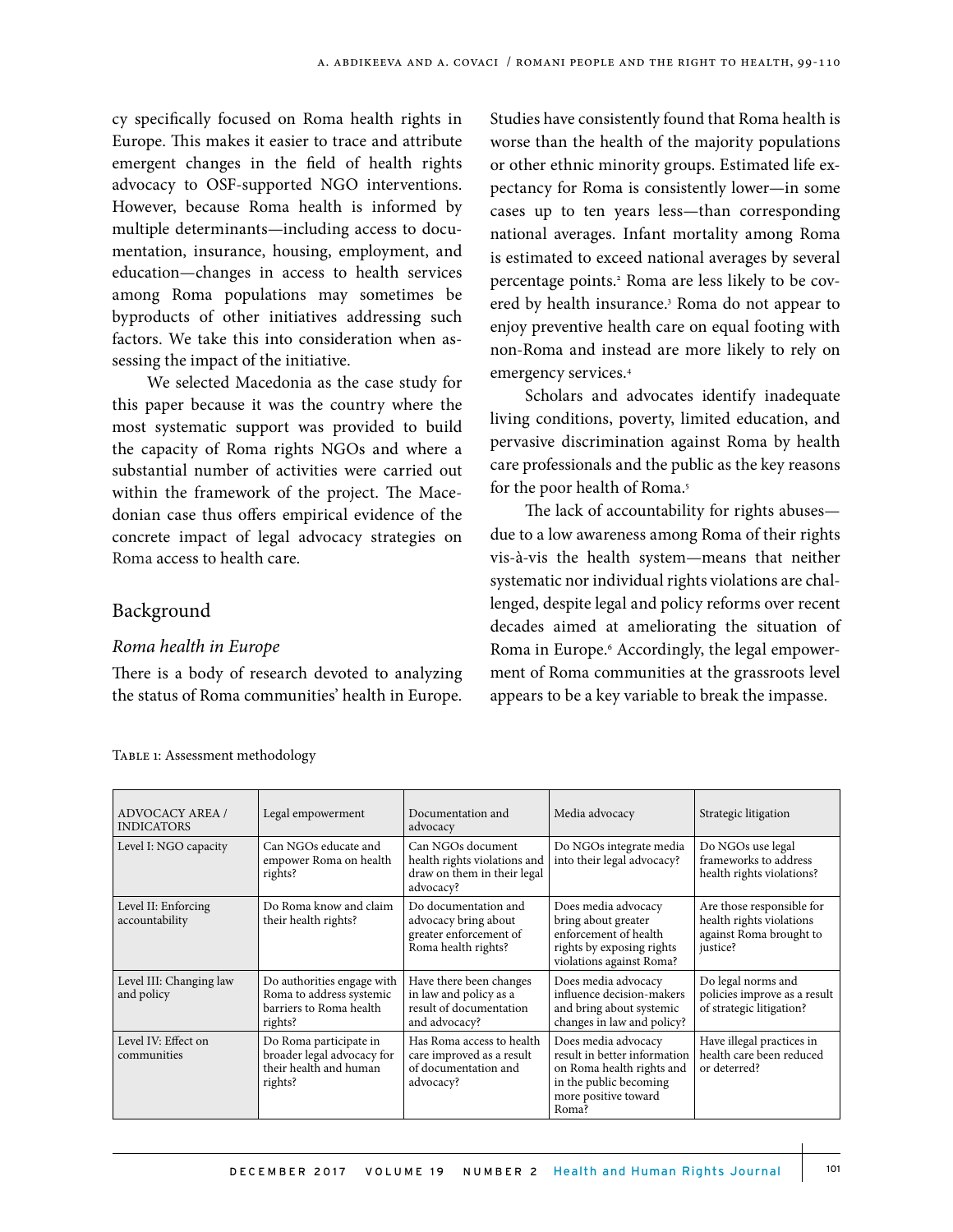# *Macedonia: The national context*

The situation in Macedonia is similar to that of many other European countries where Roma have faced systematic exclusion and poor health conditions. In Macedonia, Roma are disproportionately affected by unemployment, poverty, and precarious living conditions, and they face multiple barriers in accessing health rights.7 Roma without formal documentation are particularly disadvantaged because they are rendered effectively and legally invisible and are denied access to public services, including health care. An estimated 4,000 internally displaced Roma from the former Yugoslavia live in Macedonia without papers. Of those who have Macedonian citizenship, as many as 50% lack health insurance.<sup>8</sup>

Macedonia's economy is in a dire situation, which translates into limited resources for social services, including health care, while the legal and policy framework concerning health often lacks proper implementation mechanisms and remains underutilized in practice. For example, the 2008 Patients' Rights Law lacks protocols and procedures and is thus not fully functional. Awareness of the law is limited, even among health professionals. Most patients are not aware of the law at all—and since patients do not invoke it, health professionals often conclude that there are no patients' rights violations in Macedonia.9 Likewise, the country's 2010 antidiscrimination law is rarely used, and even among legal professionals there is only marginal awareness of legal instruments to defend Roma rights.

Furthermore, claiming rights in Macedonian courts is difficult for most people without financial means or without a supporting organization behind them. Since its inception, the Law on Legal Aid has proved inadequate for people who could benefit from its assistance. It is now being revised, leaving people in need of free legal assistance in limbo. Although civil society organizations were invited to provide suggestions on how to improve the law, the reform process appears devoid of transparency, and there is little hope that the new law will bring significant improvement or be a useful resource for strategic litigation.

In this context of virtually nonexistent ac-

countability in health care settings, violations of Roma rights have been commonplace.<sup>10</sup> Such violations have included the denial of health services, including for pregnant women; provision of substandard care; negligent treatment; requirement of illegal payments for services that are free; extortion of bribes; confiscation of identity documents and false imprisonment for failure to pay hospital fees; verbal and physical assaults; violations of specific patients' rights (for example, to medical information and informed consent); and racial discrimination.<sup>11</sup>

#### *OSF's approach*

The legal empowerment of Roma has been a central part of OSF's strategy to use legal advocacy to advance Roma health rights in Macedonia.

At the end of 2010, OSF assigned several pilot grants to NGOs to enable them to engage in legal advocacy for Roma health rights. As a result, the Skopje-based Association for Emancipation, Solidarity and Equality of Women (ESE), which promotes women's rights and human rights and social justice in general, started working with three Roma-centered NGOs—the Humanitarian and Charitable Association of Roma (KHAM), the Initiative for Development and Inclusion of Communities (formerly the Roma Resource Center), and the Centre for Democratic Development and Initiatives—to train paralegals. The goal of this paralegal pilot project was to empower Roma and advocate for better health services for Roma communities in several Macedonian municipalities.

Another grantee was the Prilep-based Roma SOS, whose mission is to build capacity among Roma activists, particularly Roma women. Roma SOS used its grant to establish a health advising center to promote human rights awareness among the local Roma community and advocate for Roma rights before health authorities at different levels. The organization also developed a legal department responsible for identifying strategic litigation opportunities and initiating cases. Roma SOS counts among its victories an anti-discrimination case that led Macedonia's Health Insurance Fund to amend its administrative procedures so that Roma would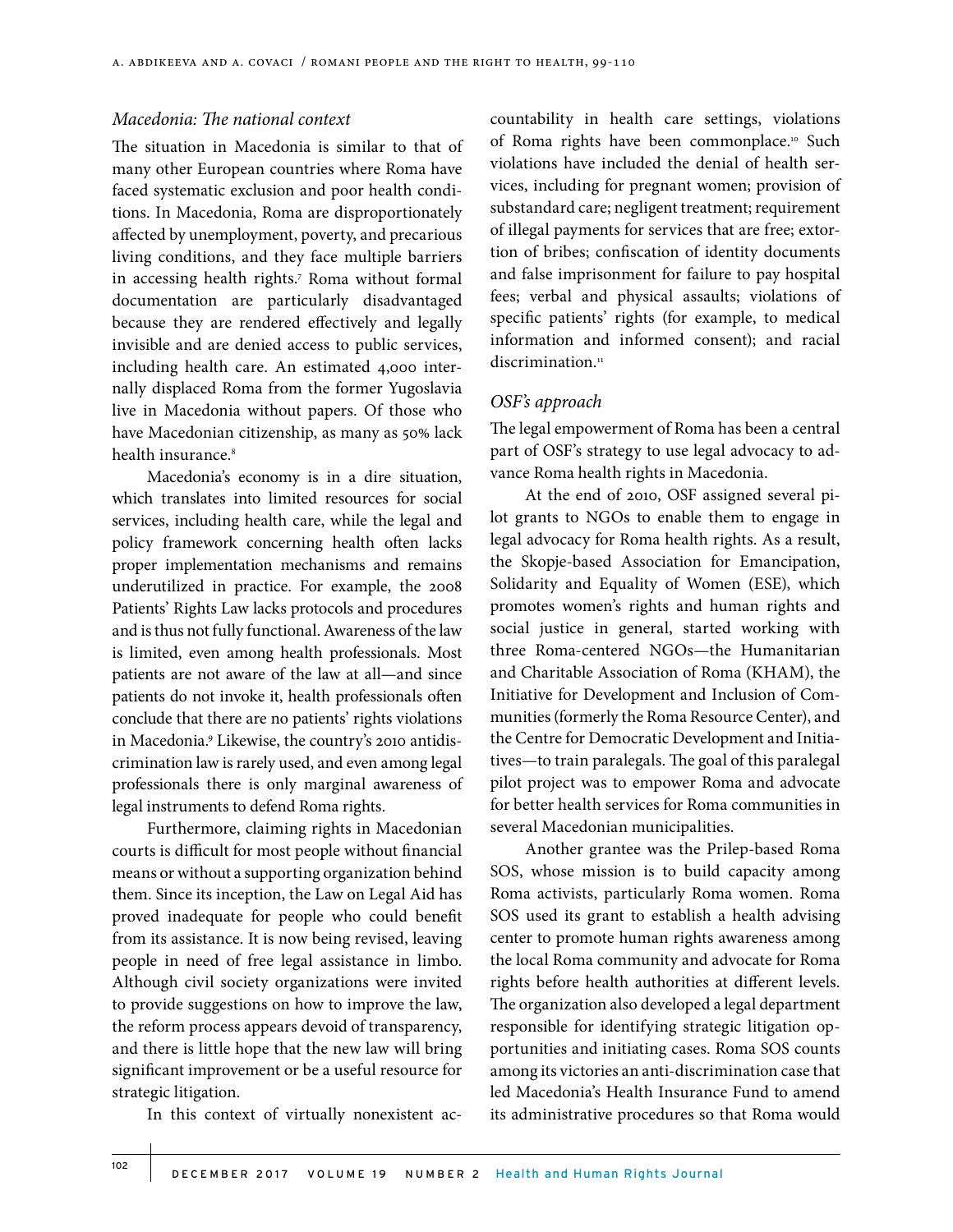no longer be indirectly excluded from obtaining health insurance.

In 2011, OSF issued a call for project proposals on legal advocacy for Roma health rights that advanced one or both of the aforementioned guiding objectives. Previous grantees saw their projects extended through further funding, and several new grants were also provided to NGOs in the focus countries.

For example, the Skopje-based Health Education and Research Association (HERA), which aims to advance Roma women's enjoyment of reproductive rights in Suto Orizari, documented and challenged violations of Roma women's reproductive rights, such as the outright denial of health care, extortion of bribes or other illicit payments, and discriminatory treatment. HERA implemented a series of initiatives, including legal submissions to the Ombudsperson's Office, the State Commission for Anti-Discrimination Law, and other human rights bodies, following up where appropriate with strategic litigation.

Another grantee, Healthy Options Project– Skopje, sought to advance the health rights of Roma who use drugs, in particular their right to drug dependence treatment and their access to justice in cases of rights violations. This project, which was subsequently extended, also mapped the situation of Roma with regard to their enjoyment of the right to health.

Yet another grantee, the Skopje-based organization known as LIL—whose mission is to protect Roma women and children, particularly those who lack identification papers—focused on advocacy to help undocumented Roma obtain papers in order to access public services, including health care. LIL monitored the implementation and documented violations of Macedonia's Law on the Protection of Patients' Rights and other relevant legal frameworks and, in partnership with other Roma-centered NGOs, engaged in strategic litigation and conducted media campaigns to address systemic rights violations of and barriers to Roma access to health care, such as improper birth registration, discrimination, excessive health care fees, denials of reimbursement, and detention in health

care facilities resulting from an inability to pay.

OSF's next challenge was to develop a framework for assessing the effectiveness and impact of its support for these NGO interventions and, if necessary, revisit the strategies originally selected. A dearth of "hard" data precluded a quantitative impact assessment of Roma rights—and, in any case, the very nature of legal advocacy called for a qualitative analysis. Since the OSF initiative aimed to enable Roma communities to claim and defend their health-related rights, increased human rights reporting, viable lawsuits (even if unsuccessful), and expanded coverage of Roma health issues in public fora should be considered signs of success with regard to Roma legal empowerment and health rights advocacy. Hence, OSF developed a set of qualitative indicators to measure whether and how the Roma health rights situation would change by the next assessment as a result of OSF-supported legal advocacy (see Table 1).

As mentioned earlier, in 2012, prior to the start of the project, OSF conducted a rigorous assessment to record the state of Roma health, the relevant legal and policy frameworks, the patterns of Roma rights violations in health care settings, public attitudes, and the level of legal advocacy (or capacity for engaging in such advocacy) among Roma centered-NGOs in Macedonia.<sup>12</sup> This was followed by an assessment in 2015 using the same indicators and levels of evaluation. Below we discuss the outcomes of these assessments.

## Results

#### *Legal empowerment*

Legal empowerment is defined as the transfer of power from the usual gatekeepers of the law—lawyers, judges, police, and state officials—to ordinary people who can make the law meaningful on a local level and engage the agency of disadvantaged populations.<sup>13</sup>

At the beginning of the OSF initiative, the capacity of grassroots community-based organizations to empower Roma on health rights was limited. The main challenge they faced was insufficient knowledge of health and human rights legal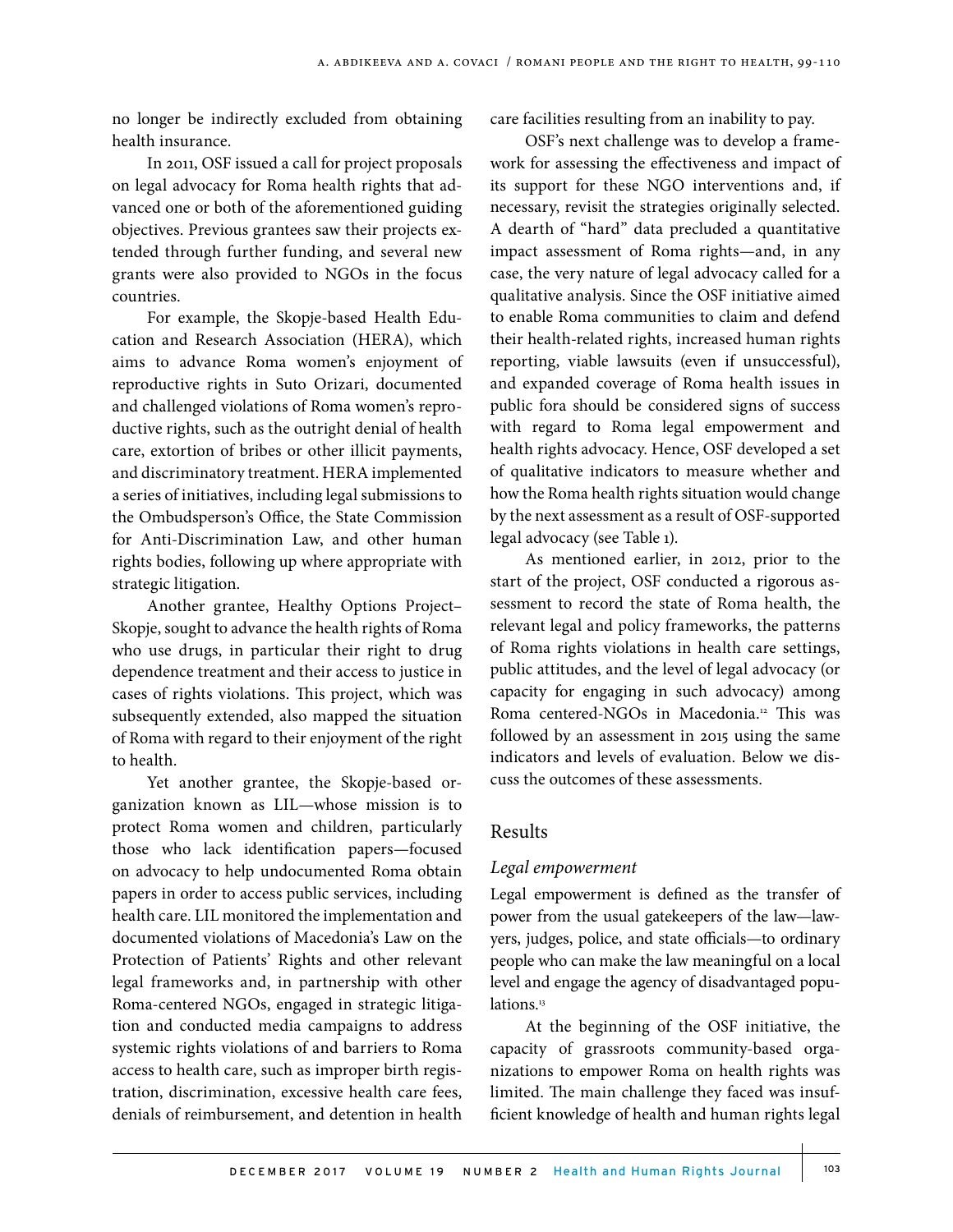frameworks among Roma-centered NGOs. After OSF supported specialized capacity building and training, the NGOs' familiarity with and ability to deploy legal redress mechanisms has improved considerably, and they have been able to impart this knowledge directly to the communities.<sup>14</sup>

In the process, Roma-centered NGOs have started to challenge legal and administrative provisions that place disproportionate burdens on Roma communities. Some organizations have advanced to the point that they have been able to start building the legal capacity of other organizations in Macedonia and abroad, ensuring the sustainability and expansion of the initiative.

The improved availability of legal services and increased rights awareness, in turn, have begun to deter blatant human rights violations: NGOs report that paralegal assistance and mediation, where available, have lessened the open and outright abuses of Roma rights by health professionals.15

Previously, Roma were apprehensive about filing complaints and had little faith in the system to protect them. But since the project's launch, the number of legal and administrative complaints brought by or on behalf of Roma has increased considerably. Moreover, the follow-up assessment shows that claims brought by Roma have increased in sophistication, maturing from requests for help with filling out official forms to concrete patients' rights claims.

The most dramatic effect of legal empowerment has been felt among Roma communities, with Roma increasingly seeing themselves not just as victims but as advocates speaking for their community. For example, in Prilep and Bitola municipalities, the grassroots Roma movement has evolved into an informal Roma "Civic Parliament," where Roma leaders, activists, and advocates share experiences, identify priorities, brainstorm, and formulate joint positions toward Macedonian state bodies.<sup>16</sup>

The empowerment of Roma has started to put pressure on local governments and health authorities to engage with Roma on the policy level.

# *Human rights documentation and advocacy* Human rights documentation refers to collecting

evidence of rights violations—in the form of victim and witness testimonials, official data, audio and video recordings, and other materials—in order to raise awareness of abuses and hold perpetrators accountable.

At the start of the project, Roma-centered NGOs had a limited ability to conduct or use documentation of rights violations, with many unable to recognize the difference between preparing legal cases and documenting human rights violations. The follow-up assessment shows improved NGO capacity for human rights documentation and advocacy. NGOs have formed collaborations to document cases and engage in domestic and international legal advocacy. Several NGOs (specifically ESE and its partners) have developed rather sophisticated documentation systems to monitor and evaluate the effectiveness of their own projects, as well as to capture the changing patterns of health-related human rights complaints.

Reports outlining patterns of Roma rights violations are now regularly presented to the national authorities in charge of health and social policy matters, as well as to international and regional human rights monitoring bodies, as recommendations and criticism coming from outside the country often carry more weight with Macedonian authorities than domestic NGO advocacy.<sup>17</sup> Some of the NGO reports have helped address structural impediments. For example, persistent advocacy by LIL on behalf of undocumented Roma has led Macedonian authorities to recognize the lack of documentation among Roma as an institutional problem. The Ministry of Labor and Social Affairs set up a task force to build a database of undocumented persons, and up to 500 persons managed to obtain their documents.18

However, the outcomes in enforcing accountability have been mixed, and even well-documented instances of Roma rights violations have not always resulted in the perpetrators being held accountable. Reporting of discrimination cases—outside of those detected by grassroots Roma-centered NGOs—is still extremely low in Macedonia. This finding suggests that the documentation of human rights violations alone is not sufficient and that it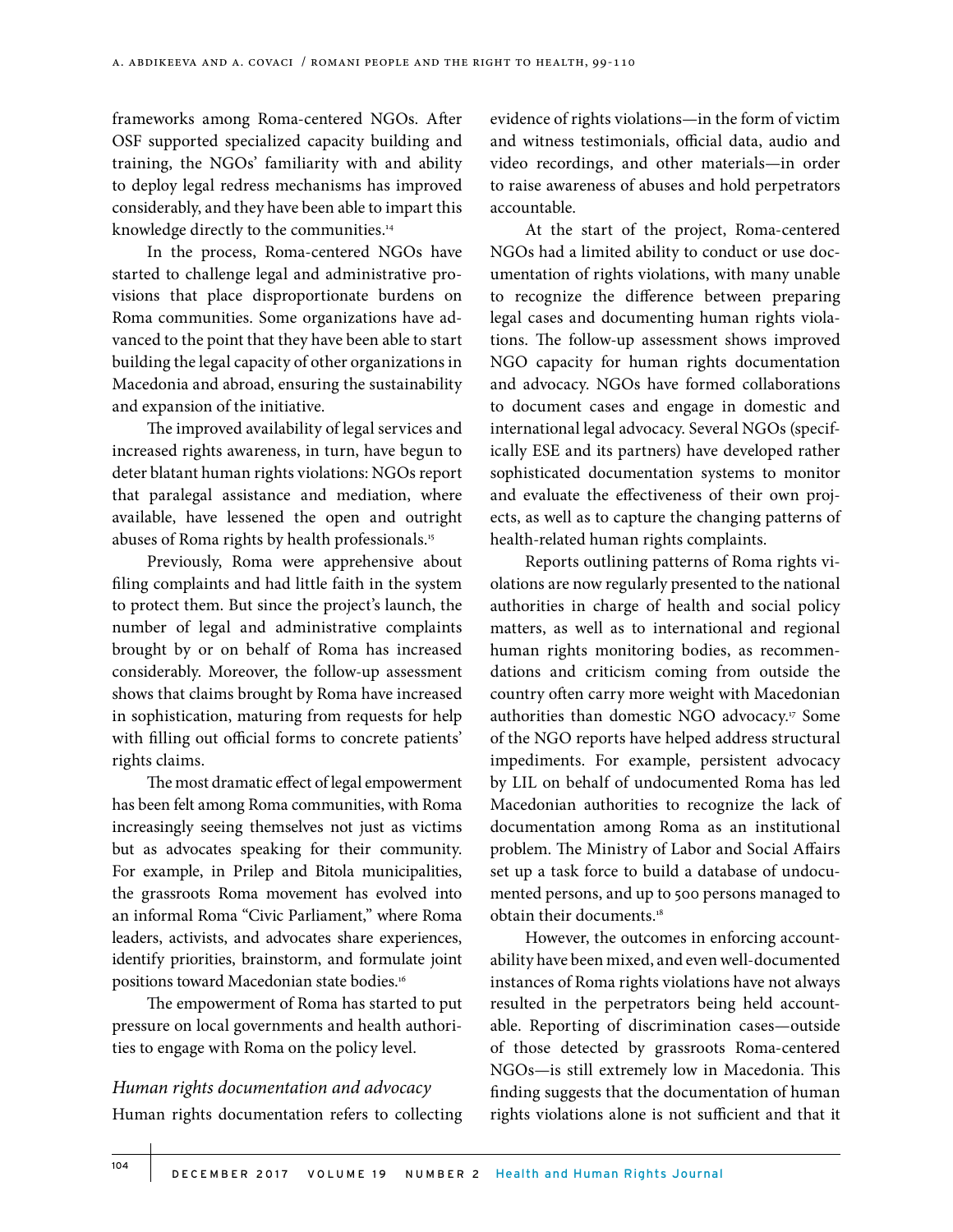needs to be combined with other types of advocacy to be effective.

#### *Strategic litigation*

Strategic litigation involves "identifying and pursuing cases on critical human rights issues which if successful are likely to have a high impact at the national, regional or international level. Successful litigation can establish important legal precedents or effect changes in legislation, policy or practice. It can also positively influence public opinion."<sup>19</sup>

The capacity of Roma-centered NGOs to engage in litigation, which was very limited at the beginning of the initiative, has improved. Initially, only a handful of NGOs had both the expertise and motivation to challenge Roma rights violations in courts. Now, each NGO engaged in legal work handles hundreds of Roma-related cases per year. Not all of the cases pertain to health or result in court proceedings, but the increase indicates a fundamental shift in attitude. For example, Healthy Options Project–Skopje observed a three-fold increase in complaints in the first few months after its legal services became available.<sup>20</sup> HERA recorded an increase from just 4 individual complaints about unlawful fees charged by gynecologists in 2015 to 24 such complaints in 2016. Roma SOS documented 340 legal complaints between 2012 and 2015, of which 4 were chosen for strategic litigation and subsequently won on behalf of Roma clients, with countrywide legal and policy implications.<sup>21</sup> Roma paralegals currently deal with up to 400 cases per year; while the number of cases has stabilized, the complaints themselves show a degree of knowledge among Roma of specific patients' rights that did not exist in the beginning of the initiative.

NGOs also use non-court remedies—such as the Ombudsperson's Office and specialized commissions on patients' rights and discrimination—much more actively than before. Although not all decisions by these bodies are legally binding, they carry important political weight. In this way, NGOs can achieve the objectives of better access to health and social rights for the Roma community while avoiding the burdens inherent in the traditional legal process.

Given the inverse relationship between accountability and human rights violations, highly publicized legal victories have led not only to a marked improvement in awareness of rights and increased assertiveness among Roma but also a noticeable reduction in the blatant denial of health services and somewhat more courteous treatment of Roma by health care professionals. The change has been palpable, although localized in the areas where Roma-centered projects are implemented.

Some barriers to Roma access to health care have been removed as a result of strategic litigation. For example, in late 2014, Roma SOS successfully advocated to remove a requirement to provide an income statement from the previous year as a condition for renewing health insurance coverage.<sup>22</sup> This provision indirectly placed a disproportionate burden on Roma since, as mentioned earlier, many Roma lack documentation, are not formally employed, or work seasonally, and therefore cannot procure an official income statement. Easing paperwork requirements has benefited not only Roma but all unemployed individuals who lack proper documentation or steady income; they can now have continuous health insurance coverage.

Furthermore, several high-profile cases have shed light on medical negligence and discrimination, establishing important precedents of compensation for victims of patients' rights violations.23

#### *Media advocacy*

Media advocacy is the strategic use of mass media to promote public debate and generate community support to advance changes in social norms or public policies.<sup>24</sup>

The capacity of Roma-centered NGOs to engage with the media was uneven at the beginning of the project; many organizations lacked the skills to make effective use of the media. In 2013–2014, OSF provided selected NGOs with media advocacy training, including components such as communication and public relations; debate and argumentation; visualization; audio and video advocacy; internet activism; and media advocacy strategies.

The follow-up assessment revealed impressive NGO media advocacy activities. Most have excelled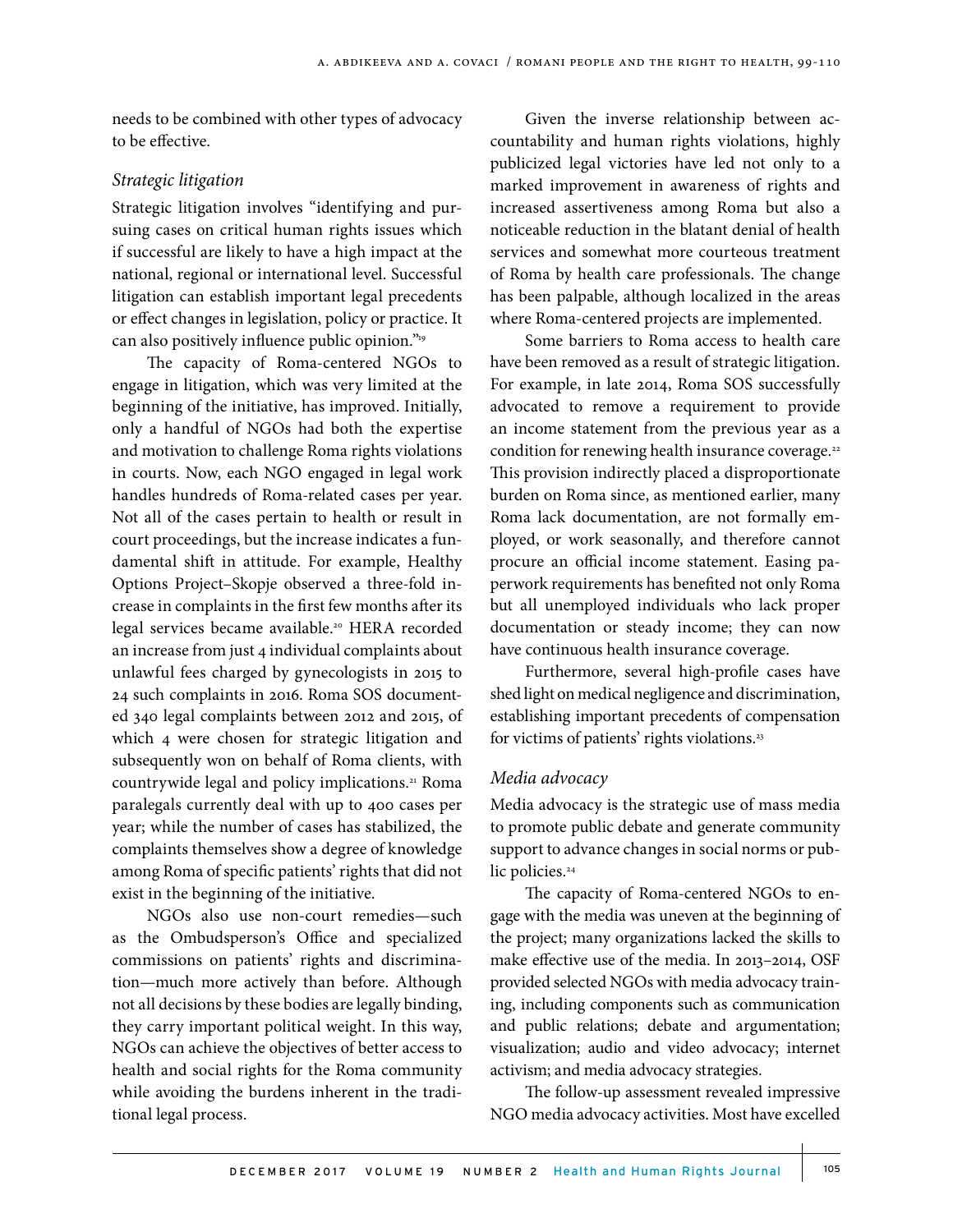in using traditional as well as new media, especially social media networks, to raise awareness of the Roma health situation and advocate for Roma health rights. For example, KHAM has produced three videos based on "storytelling" that try to discredit the mainstream media's predominantly negative portrayal of Roma. HERA has successfully engaged journalists in raising public awareness of unlawful practices, such as making Roma women pay for free antenatal health services. Moreover, Roma-centered NGOs now regularly participate in television debates and media interviews to explain their work and educate the public on the plight of Roma communities in Macedonia.

Compared to the status quo at the beginning of OSF's legal advocacy initiative, when media coverage was permeated with prejudice and Roma issues were covered almost exclusively in the context of criminality, there is now more coverage of Roma rights violations in health care settings, and Roma are presented as examples of vulnerable patients. This shift has been helpful in conjunction with strategic litigation efforts and indicates a gradually changing narrative.

Some advocates express concerns that in the current political climate, Roma rights are no longer a priority and that NGOs critical of the government are often presented in the official media as enemies. Despite these difficulties, the public has become more aware of corruption, extortion, and other human rights abuses in health care because of coverage in the mainstream media. Therefore, media advocacy continues to be an important tool for promoting Roma health and human rights.

# Discussion

An analysis of the outcomes of OSF's initiative supporting legal advocacy on behalf of Roma health rights shows mixed results, with greatest progress achieved in the area of rights awareness and more limited progress (and at times regression) in ensuring that the Macedonian state fulfills its legal obligations to guarantee Roma health and human rights. The positive outcomes have also been largely limited to the regions where the projects were implemented. However, the example of Macedonia demonstrates that empowered Roma communities at the grassroots level are key to improving respect for Roma rights in health care settings and to removing systemic barriers to Roma health rights.

#### *Good practices*

The empowerment of marginalized communities has been the most palpable change, as evidenced by two paralegal initiatives. The first project, led by ESE, has been implemented by several grassroots Roma organizations—KHAM, the Centre for Democratic Development and Initiatives, and the Initiative for Development and Inclusion of Communities—in Delcevo, Pehcevo, and Suto Orizari since 2010. The project's objective is to prepare paralegals to provide appropriate and accurate information on health rights to Roma communities so that individuals themselves are empowered to assert their rights. The project has taken place on three levels: providing rights literacy to the communities and paralegal assistance in cases of health rights violations; conducting advocacy before local authorities and health care providers; and conducting national advocacy in partnership with other NGOs or state bodies.

The second paralegal project has been spearheaded by HERA, in partnership with grassroots Roma NGOs Ambrela and Initiative for Development and Inclusion of Communities. Initiated in 2014, the project focuses on supporting Roma women's reproductive health rights. Roma women activists, trained to work as paralegals, conduct outreach to local Roma women to build awareness of reproductive health rights; collect evidence and document cases; and, when necessary, escort Roma women to local health care institutions to mediate conflicts. Paralegals also mobilize Roma women to conduct community monitoring of health services, using periodically developed community scorecards. HERA uses the scorecard results to pressure health authorities to provide missing health services to Suto Orizari, which is the only majority-Roma municipality in Macedonia. Strategic outcomes include the establishment of a community task force on reproductive and gynecological health and the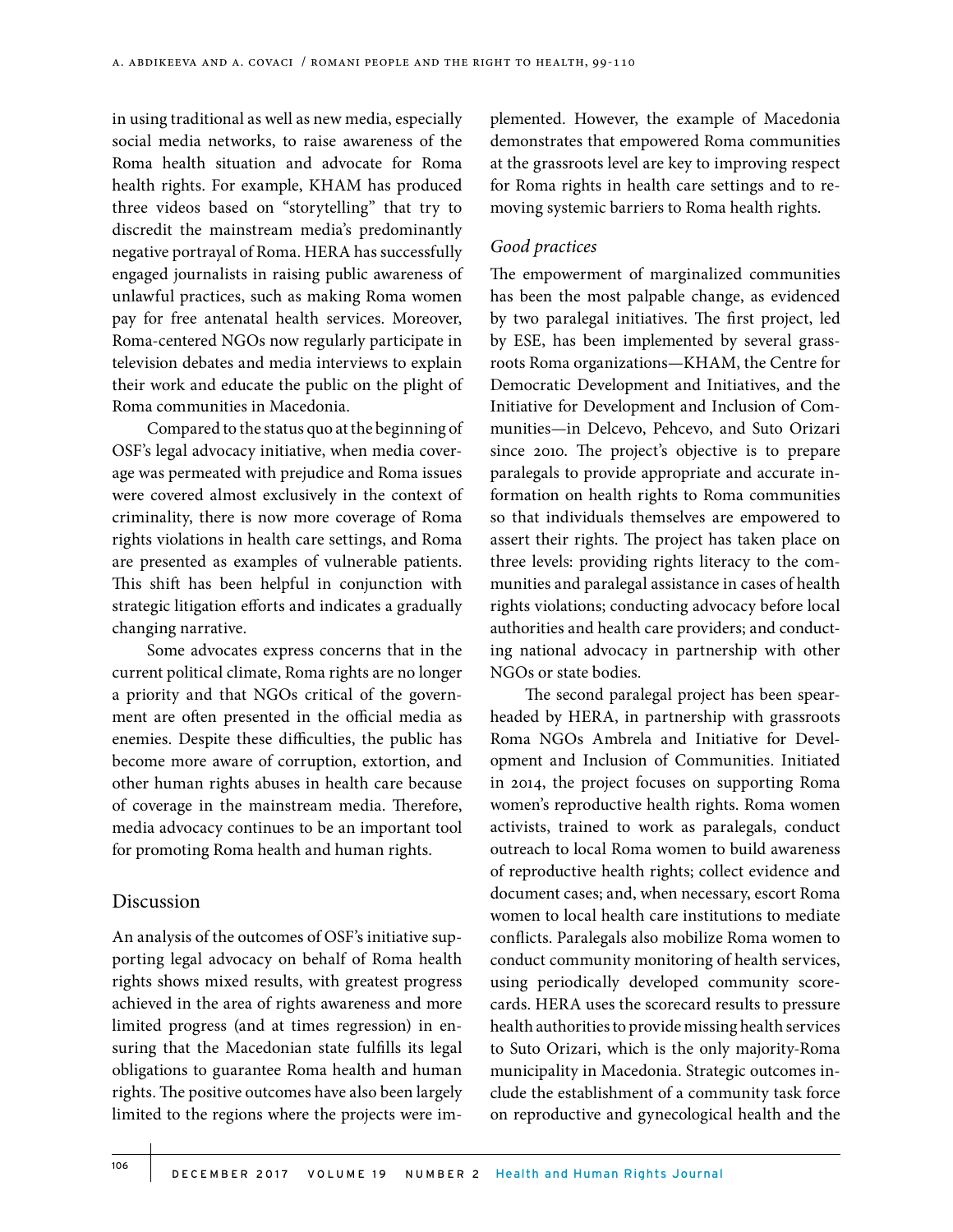development of an advocacy action plan, which targets the National Committee for Safe Motherhood, the Ministry of Health, the Macedonian Health Insurance Fund, and associations of general practitioners and gynecologists in order to promote systemic changes.

Participants in these paralegal initiatives attest overwhelmingly to their success. For example, the ongoing evaluation by ESE shows that over 70% of Roma community members are satisfied with the paralegals' work.<sup>25</sup> This is not to suggest that Roma no longer face violations of their health and human rights. According to a recent survey conducted by ESE in ten Macedonian localities with substantial Roma populations, 34.6% of Roma still report "unkind treatment" by medical specialists, versus only 5.3% of non-Roma. In addition, 9.8% of Roma report being insulted by doctors, versus 1.6% of non-Roma. Up to 2.3% of Roma women visiting gynecologists said they were hit at least once; for the non-Roma women the number is  $0\%$ .<sup>26</sup> However, as the more aware and assertive Roma communities have begun to claim their health rights and call for accountability, power dynamics in the health system have started to shift, and Roma are no longer perceived as helpless and unaware persons. Continuous dialogue with health professionals has also resulted in greater awareness among doctors and nurses of the needs and problems faced by Roma patients.

As a way to create synergy, the NGOs have started to merge legal empowerment approaches with social accountability strategies. As a result, Roma have progressed from merely asking for access to the health system to demanding a say in the development of local policy to improve Roma health indicators. Roma paralegals from KHAM have also started providing capacity building in other countries, such as Romania, where local Roma organizations have expressed interest in adopting this initiative. Such international exchange and peer learning and mentoring fosters the continuity and sustainability not just of the paralegal pilot itself but of Roma legal empowerment more broadly.

Furthermore, engagement with local authorities has helped tackle structural barriers that previously seemed insurmountable. For example,

at the beginning of the initiative, a vast majority of Roma settlements were officially unauthorized, with the result that such settlements were excluded from urban planning and did not benefit from public investments or services. Habitat for Humanity, an international NGO with branches in Macedonia, spearheaded a project to legalize Roma settlements and provide grants to cover administrative (registration) fees, based on the 2011 Law on Proceeding with Illegally Built Objects. Several Roma-centered NGOs previously trained by OSF (specifically the National Roma Centrum in Kumanovo and Roma SOS in Prilep) have participated in this initiative by offering legal counselling and other kinds of support.<sup>27</sup>

As a result, an estimated 50% of Roma settlements across Macedonia have been legalized and, following NGO advocacy, included into urban planning.<sup>28</sup> The fact that no Roma home demolitions were reported and local authorities were forthcoming can be attributed in large part to increased Roma awareness of their rights and the capacity of NGOs to support them in claiming those rights. Legalization means that residents of the formerly illegal Roma settlements can now expect and demand the provision of public services, including, but not limited to, new health centers.

# *Emerging challenges*

Along with successes, the follow-up assessment noted challenges to legal advocacy for Roma health rights. If some constraints (such as limited expertise with legal frameworks and lack of technical skills with media advocacy among NGOs) have been addressed, other problems that did not receive sufficient consideration at the beginning of the initiative have come to the fore.

One of these constraints is the continuous changing of laws and administrative regulations, which can make NGO expertise obsolete if advocates are unable to keep abreast of legal developments. This factor entails the need for ongoing legal training, which places additional burdens on the already limited resources of NGOs that lack access to continuous legal capacity building.<sup>29</sup> For example, Roma-centered NGOs reported that the recent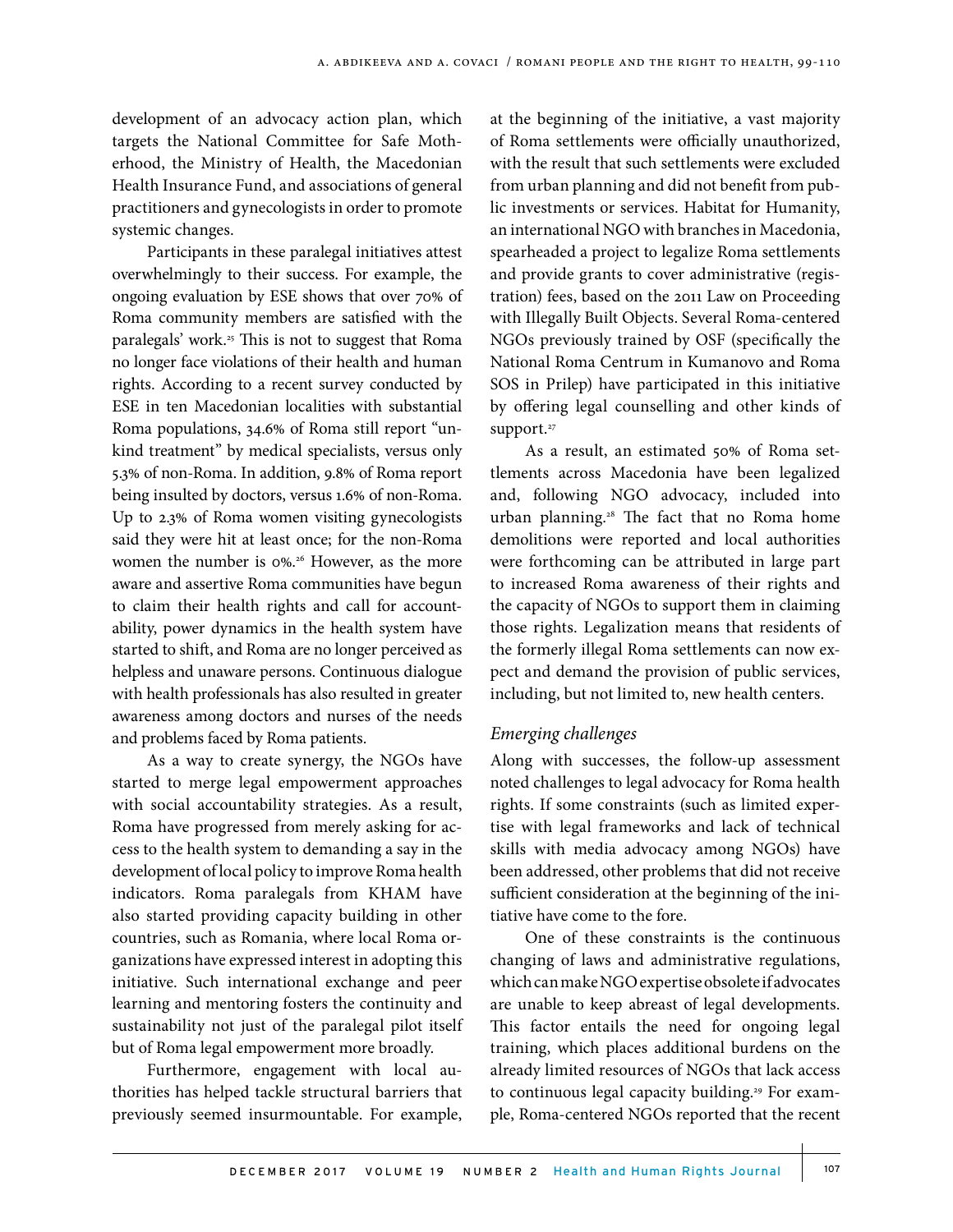rollout of electronic insurance cards contributed to confusion among many users of health services and placed extra burdens on Roma, especially those who lack identity documentation or who lack sufficient education to understand new requirements and procedures.30

Furthermore, progress in the area of legal empowerment is often offset by the lack of progress on the part of the state to fulfill its human rights obligations, both toward minorities and toward the public at large. Legal personnel and professionals, as well as community activists, note that while the ability of persons to access health services has improved, the quality of the services offered has declined precipitously. Many qualified doctors and nurses have either left the public health sector in favor of private practice or left the country altogether. There is also an apparent shortage of equipment, medications, and supplies.31 But national authorities do not seem to recognize the extent of the problem and attempt to quell criticism from those who do by branding them as "subversive." Occasionally, the state has blamed its lack of resources on the "global economic crisis," although resources are readily available for new monuments and architecture projects, which signals that authorities may be out of touch with the real needs of the Macedonian population. Human rights NGOs that openly criticize the government for its policies, especially those that receive external funding (such as from OSF), face harassment and pressures in the form of audits and negative media coverage aimed at stifling their activism. Some Roma activists report receiving thinly veiled economic threats, such as the prospect of family members losing their jobs, and even threats of violence if they continue participating in rallies and demonstrations.32

However, the Macedonian government has implicitly recognized the value of Roma-centered NGO initiatives.<sup>33</sup> Some of the most successful pilots—such as the provision of Roma health mediators—have been partially adopted by Macedonian authorities (for example, the Ministry of Health) and touted as state achievements in promoting Roma integration within the framework of the Decade of Roma Inclusion (2005–2015).34 This leaves a

glimmer of hope that other good practices, such as the paralegal pilot projects, could also be institutionalized in time.

## Conclusion

An assessment of legal advocacy initiatives in Macedonia shows that after just a few years of NGO interventions (from 2012 to 2015), there has been progress in bridging the gap between law and practice for Roma access to health care.

The capacity of Roma-centered NGOs to carry forward this work has increased considerably. Roma communities are more aware of their health rights and are less afraid to complain when rights violations occur. The increase in legal and administrative complaints brought by or on behalf of Roma has resulted in a reduction of violations of their rights in health care settings and has deterred some previously common abuses. Newly found assertiveness among Roma has also helped achieve cooperation with local authorities in tackling systemic problems, such as the lack of personal documentation and unauthorized housing. Although accountability in health care is still more of an exception than a norm, strategic litigation and human rights advocacy, accompanied by media campaigns, have led to a few concrete changes with regard to reducing structural impediments to accessing health care.

Therefore, on the whole, the strategies of community empowerment, human rights documentation, media advocacy, and strategic litigation continue to be valid and effective approaches in contexts where Roma and other vulnerable groups face exclusion and barriers to exercising their right to health. This finding shows promise for other countries with similar issues. Ongoing evaluation of these efforts remains important.

At the same time, new challenges have arisen that require continuous and adaptable legal advocacy. Changes in legislation strain the already scarce resources of NGOs by requiring them to retrain continuously. A deteriorating political environment and occasional hostility toward civic activism mean that Roma-centered NGOs struggle to make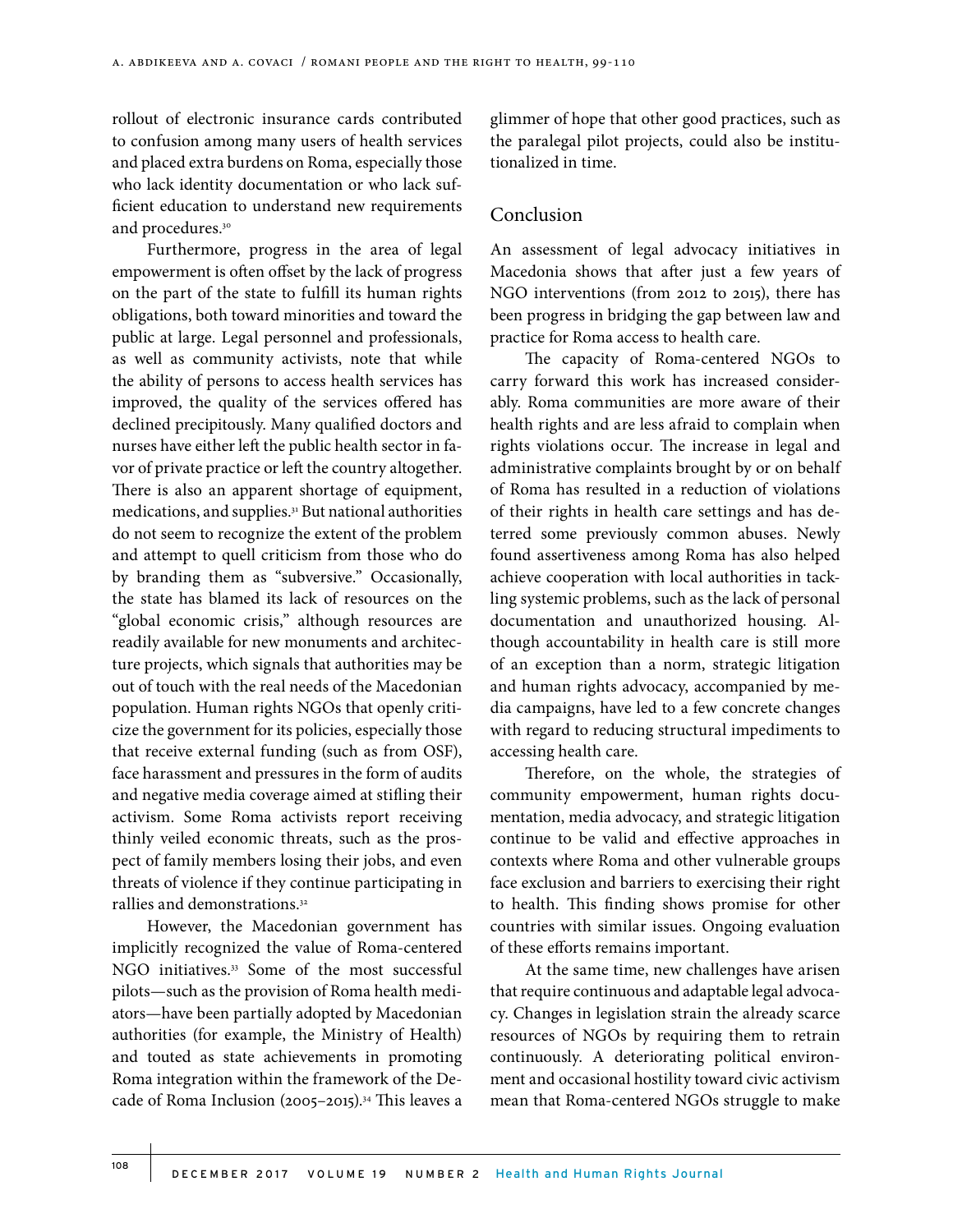their voices heard. Finally, without the political will to embrace and support civil society initiatives, the scaling up of successful pilots (such as that of Roma paralegals) is unlikely. Accordingly, the overall impact of NGOs' legal advocacy remains limited to just a few localities, and the sustainability of the progress achieved to date is far from ensured.

Despite these challenges, a national health care system that is inclusive, accountable, and respectful of patients' rights benefits all members of society, irrespective of their ethnic or other minority background. That goal is a strong argument for continued legal advocacy on behalf of Roma health and human rights.

#### References

1. A. Abdikeeva, *Roma health rights in Macedonia, Romania and Serbia: A baseline for legal advocacy* (New York: Open Society Foundations, 2013).

2. Fundacion Secretariado Gitano (ed), *Health and the Roma community, analysis of the situation in Europe: Bulgaria, Czech Republic, Greece, Portugal, Romania, Slovakia, Spain* (Madrid: Fundación Secretariado Gitano, 2009).

3. C. Külbrandt, K. Footman, B. Rechel, and M. McKee, "An examination of Roma health insurance," *European Journal of Public Health* 24/5 (2014), pp. 707–712.

4. Macedonian Association for Equality, Solidarity, and Emancipation of Women (ESE), *We are all human: Health care for all people regardless of their ethnicity* (Skopje: Foundation Open Society Macedonia, 2014).

5. A. Abdikeeva, T. Ezer, and A. Covaci, "Assessing legal advocacy to advance Roma health in Macedonia, Romania, and Serbia," *European Journal of Health Law* 20/5 (2013), pp. 471–486.

- 6. Ibid.
- 7. ESE (see note 4).
- 8. Ibid.
- 9. Abdikeeva (2013, see note 1).

10. E. Eminova, N. Milevska-Kostova, *Report on the condition of housing and health of Roma community in Macedonia* (Gostivar: Mesečina, 2008).

11. Abdikeeva (2013, see note 1).

12. Ibid.

13. Open Society Foundations, *Bringing justice to health: The impact of legal empowerment projects on public health* (New York: Open Society Foundations, 2013).

14. S. Kohn, "For Roma, justice is sometimes the best medicine," in *OSF Voices* (November 12, 2013). Available at https://www.opensocietyfoundations.org/ voices/roma-justice-sometimes-best-medicine. See also the short film "For Roma, justice is sometimes the best medicine" (2013). Available at https://www.youtube.com/ watch?v=WuIH7MqmU5g.

15. Abdikeeva et al. (see note 5).

16. Roma SOS, *Monthly bulletin* (July 2016). Available at http://romasosprilep.org/wp-content/uploads/2017/01/Roma\_ SOS\_Bilten\_Juli\_ANG\_01.pdf.

17. ESE, S*hadow report to UN CEDAW* (Skopje, 2013). Available at http://esem.org.mk/pdf/Voved/Monitoring%20 na%20chovekovi%20prava/Izveshtai%20vo%20senka/CE-DAW/5.%20Shadow%20Report%20CEDAW,%202013%20 (ENG).pdf; ESE, *Joint submission on health to the UN Universal Periodic Reports* (Skopje, 2013). Available at http://esem. org.mk/pdf/Publikacii/Ostanati/2013/Joint%20Submission%20on%20health%20to%20the%20UPR%20-ESE%20 and%20other%20CSO's,%20Macedonia.pdf; ESE, *Shadow report to CESCR* (Skopje, 2015). Available at http://esem.org. mk/pdf/Voved/Monitoring%20na%20chovekovi%20prava/ Izveshtai%20vo%20senka/ICESC/INT\_CESCR\_ICO\_MK-D\_21616\_E.pdf.

18. A. Abdikeeva, *Follow-up assessment of legal advocacy of Roma health rights in Macedonia, Romania, and Serbia*  $(2015).$ 

19. Interights, *Our cases*. Available at http://www.interights.org/our-cases/index.html.

20. Healthy Options Project–Skopje, *Advancement of the right to health and access to drug addiction treatment for Roma drug users* (final project grant report, Skopje, July 2012).

21. Roma SOS, *Roma health: Basic human right* (project report, Prilep, September 2014).

22. Interviews with Macedonian NGOs (January and February 2017).

23. Abdikeeva (2015, see note 18).

24. Berkeley Media Studies Group, *Resources: Media advocacy 101*. Available at http://www.bmsg.org/resources/ media-advocacy-101.

25. Abdikeeva (2015, see note 18).

26. ESE (see note 4).

27. Habitat for Humanity, *Roma legalization project in its final phase*. Available at http://www.habitat.org.mk/ eng/n\_legalization1.html; Habitat for Humanity, *Roma housing rights for sustainable urban development.* Available at http://www.habitat.org.mk/eng/n\_roma2016.html.

28. Abdikeeva (2015, see note 18).

29. Ibid.

30. Interviews with Macedonian NGOs (January and February 2017).

31. Ibid.

32. Ibid.

33. N. Mustafa, *Speech on Roma integration* (audio in Macedonian). Available at http://mbr-ds.gov.mk/?q=tax